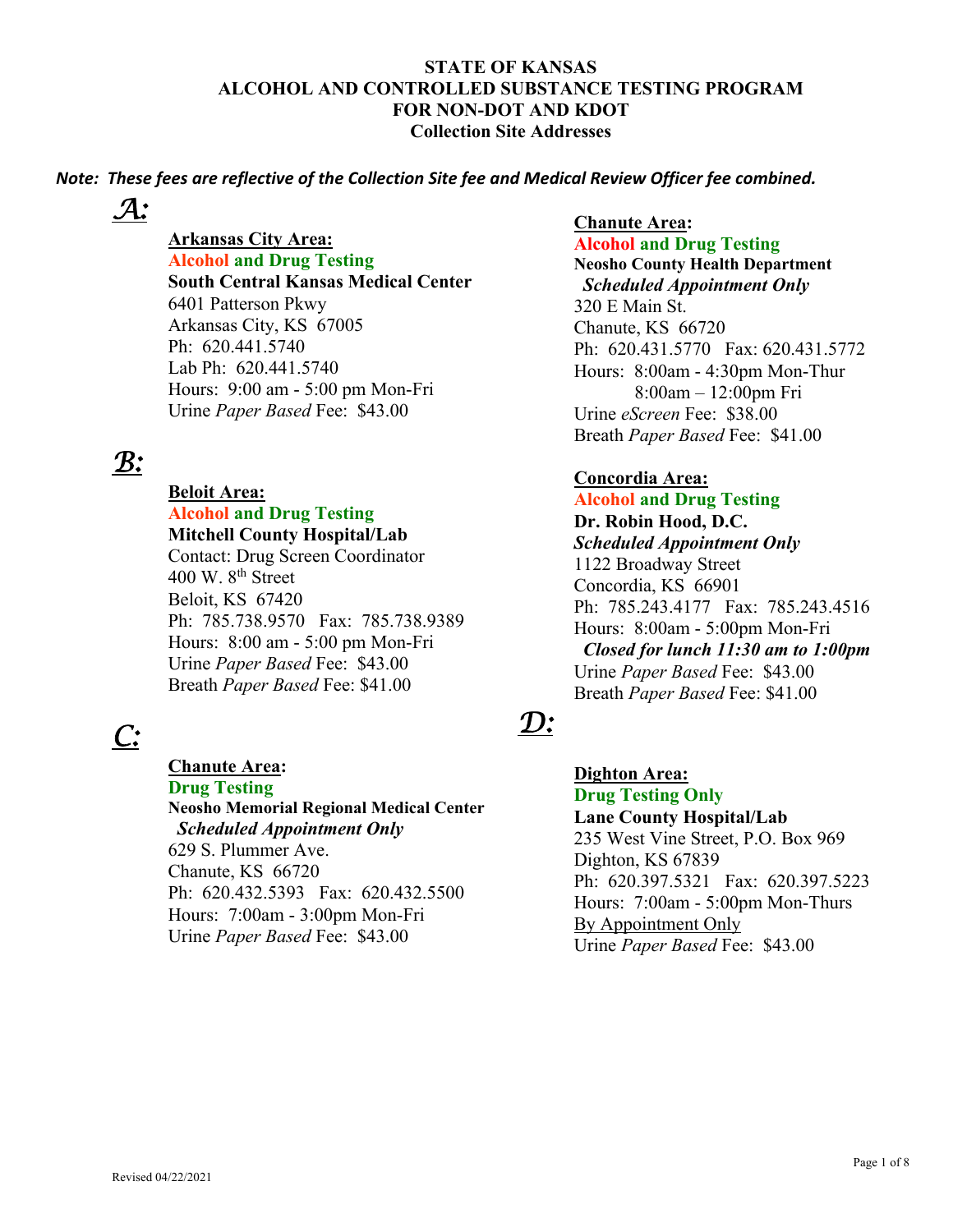### *Note: These fees are reflective of the Collection Site fee and Medical Review Officer fee combined.*

**Dodge City Area: Alcohol and Drug Testing Technology II**  809 South  $14^{\text{th }\#}$  Avenue Dodge City, KS 67801 Ph: 620.227.5152 Fax: 620.225.3177 Hours: 8:30am - 4:00pm Mon-Fri *Closed for lunch Noon to 1:00pm* Urine *eScreen* Fee: \$38.00 Urine *Paper Based* Fee: \$43.00 Breath *Paper Based* Fee: \$41.00

### **Dodge City Area:**

**Alcohol and Drug Testing Western Plains Complex–Occupational Health Clinic DIRECT OBSERVATION PROVIDED** 

 *Scheduled Appointment Only* 108 Ross Blvd. Dodge City, KS 67801 Ph: 620.225.8730 Fax: 620.225.8731 Hours: 8:00 am - 4:00 pm Mon-Fri *Closed for lunch Noon to 1:00pm* Urine *Paper Based* Fee: \$43.00 Breath *Paper Based* Fee: \$41.00

# *E:*

### **El Dorado Area:**

**Alcohol and Drug Testing Susan B. Allen Memorial Hospital**  720 W Central Ave El Dorado, KS 67042 Ph: 316.321.3300 Hours: 8:00am - 4:30pm Mon-Fri Urine *Paper Based* Fee: \$43.00 Breath *Paper Based* Fee: \$41.00

### **El Dorado Area:**

 **Alcohol and Drug Testing Assured Occupational Solutions**  111 West Ash St El Dorado, KS 67042 Ph: 316.321.3313 Hours: 8:00am - 5:00pm Mon-Fri Urine *eScreen* Fee: \$38.00 Urine *Paper Based* Fee: \$43.00 Breath *Paper Based* Fee: \$41.00

### **Emporia Area: Drug Testing**

**Newman Regional Health**   *Scheduled Appointment Only* 1201 W 12th Ave – Entrance C Emporia, KS 66801 Ph: 620.343.6800 x. 1202 Hours: 8:00am - 5:00pm Mon-Fri 24hrs/post-accident Urine *Paper Based* Fee: \$43.00 Breath *Paper Based* Fee: \$41.00

# *G:* **Garden City Area**:

 **Alcohol and Drug Testing Technology II**  519 West Mary, Ste. 105 Garden City, KS 67846 Ph: 620.276.1706 Hours: 8:00am - 5:00pm Mon-Fri Urine *eScreen* Fee: \$38.00 Breath *eScreen* Fee: \$41.00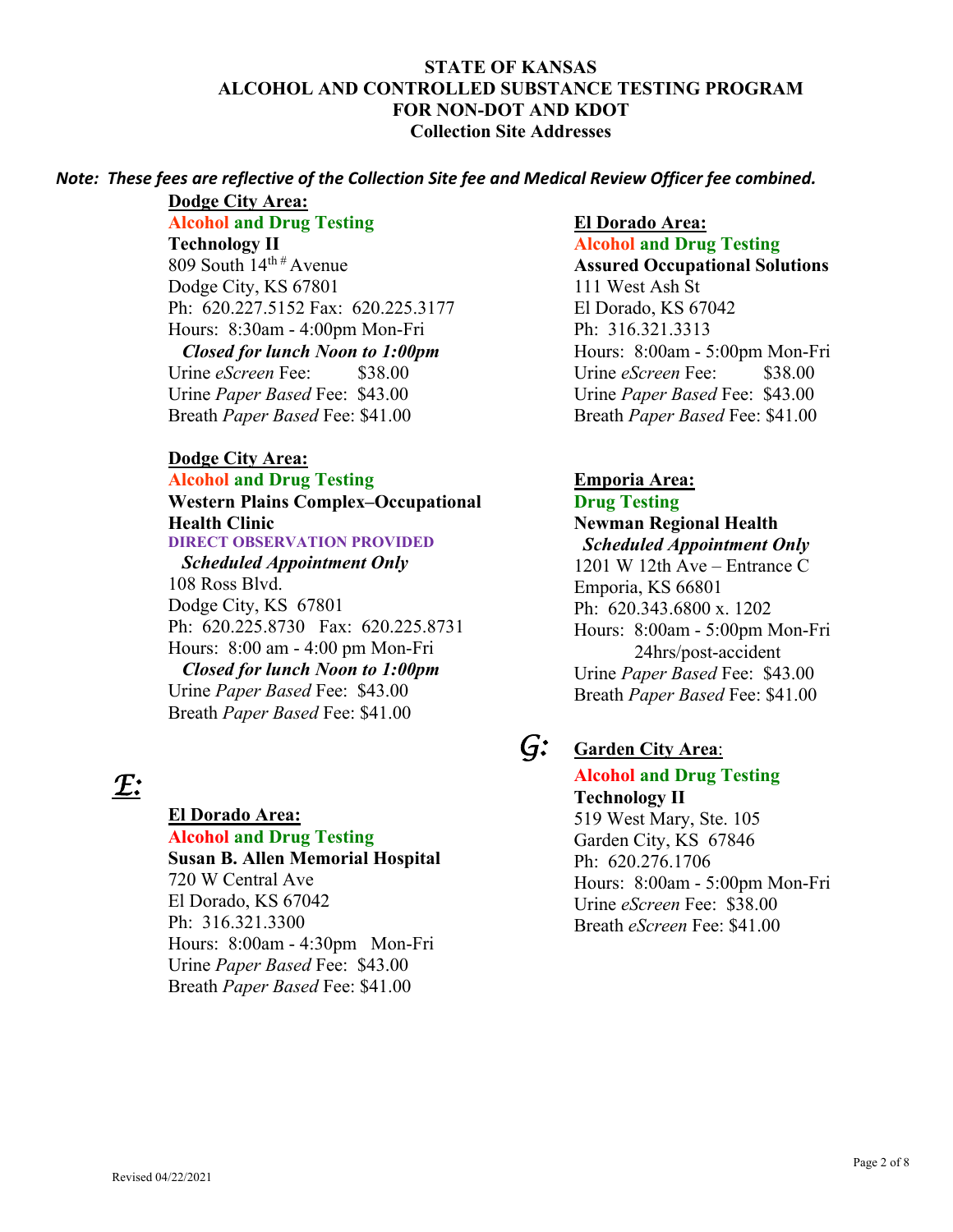#### *Note: These fees are reflective of the Collection Site fee and Medical Review Officer fee combined.*

 **Garden City Area**:  **Alcohol and Drug Testing Occupational Health Services LLC**   *Scheduled Appointment Only* 805 N. Main Street, Suite 2 Garden City, KS 67846 Ph: 620.276.8284 Fax: 620.276.6653 Hours: 9:00am - 5:00pm Mon-Fri *Closed for lunch Noon to 1:00pm* Urine *eScreen* Fee: \$38.00 Breath *eScreen* Fee: \$41.00 **After hours collections**  Ph: 620.271.0212

### **Garden City Area**: **Alcohol and Drug Testing**

**Accelacare Occupational Services**  1800 Palace Dr, Suite C Garden City, KS 67846 Ph: 620.805-6212 Fax: 620.805.6057 Hours: 7:30am - 4:30pm Mon-Thur 7:30am – 11:30 am Fri. Urine *eScreen* Fee: \$38.00 Urine *Paper Based* Fee: \$43.00 Breath *Paper Based* Fee: \$41.00

#### **Goodland/Colby Area: Drug Testing Only**

**Goodland Regional Medical Center**  *Scheduled Appointment Only*  $220$  West  $2<sup>nd</sup>$ Goodland, KS 67735 Ph: 785.890.6032 Fax: 785.890.6055 Hours: 8:00am - 5:00pm Mon-Fri MT Urine *Paper Based* Fee: \$43.00

### **Great Bend Area: Alcohol and Drug Testing D&A Pro Collect**   $2609$  12<sup>th</sup> Street Great Bend, KS 67530 Ph: 620.792.2698 Fax: 620.792.2695 Hours: 8:00am - 5:00pm Mon-Fri Urine *eScreen* Fee: \$38.00 Urine *Paper Based* Fee: \$43.00 Breath *Paper Based* Fee: \$41.00 **After hours collections**  Ph: 620.792.2698

### *H:*

**Hays Area:****Alcohol and Drug Testing Worksmart (HaysMed)**  2509 Canterbury Drive Hays, KS 67601 Ph: 785.623.6270 Fax: 785.623.6278 Hours: 8:00am - 4:00pm Mon-Thu 8:00am - 4:00pm Fri *Closed for lunch Noon to 1:00pm* Urine *Paper Based* Fee: \$43.00 Breath *Paper Based* Fee: \$41.00

### **Hutchinson Area:**

**Alcohol and Drug Testing Hutchinson Clinic Lab**   *Scheduled Appointment Only* 2101 N. Waldron Hutchinson, KS 67502 Ph: 620.669.2610 Fax: 620.669.2528 Hours: 8:00am - 3:30pm Mon-Fri *Closed for lunch Noon to 1:00pm* Urine *eScreen* Fee: \$38.00 Urine *Paper Based* Fee: \$43.00 Breath *Paper Based* Fee: \$41.00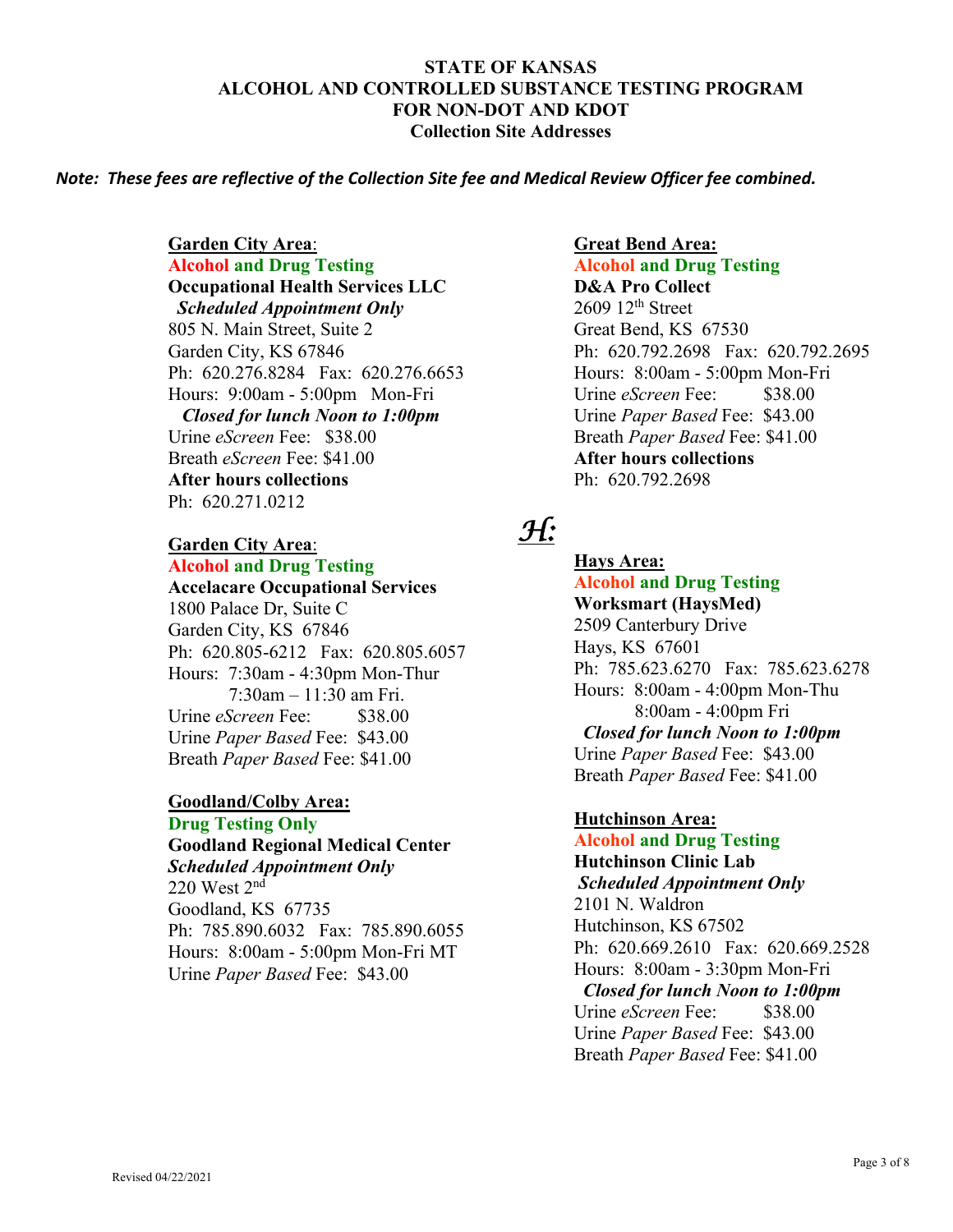#### *Note: These fees are reflective of the Collection Site fee and Medical Review Officer fee combined.*

 **Hutchinson Area:** 

**Alcohol and Drug Testing Hutchinson Clinic – Main St. 1100 N. Main St. Hutchinson, KS 67501**  Ph: 620.669.6770 Hours: 8:00am – 4:00pm Mon-Fri Urine *eScreen* Fee: \$38.00

### **Hutchinson Area:**

**Alcohol and Drug Testing**

**Prairie Star Health Center**   $2700$  East  $30<sup>th</sup>$  Avenue Hutchinson, Kansas 67502 Ph: 620.663.8484 Fax: 620.802.0691 Hours: 8:00am - 3:00pm Mon-Thu 8:00am - 2:00pm Fri Urine *Paper Based* Fee: \$43.00

Breath *Paper Based* Fee: \$41.00  *Scheduled Appointments Only* 

## *K:*

### **Kansas City Area:**

 **Alcohol and Drug Testing Concentra Med Center – Kansas Avenue**  4214 Kansas Avenue Kansas City, KS 66106 Ph: 913.321.7557 Hours: 8:00am - 5:00pm Mon-Fri Urine eScreen Fee: \$38.00 Urine *Paper Based* Fee: \$58.00 Breath *Paper Based* Fee: \$58.00

#### **Kansas City Area: Alcohol and Drug Testing**

**Concentra Medical Center-Wyandotte**  1333 Meadowlark Ln. Kansas City, KS 66102 Ph: 913.596.2774 Hours: 8:00am - 5:00pm Mon-Fri Urine *eScreen* Fee: \$38.00 Breath *eScreen* Fee: \$41.00

#### **Kansas City Area:**

**Alcohol and Drug Testing Care Now – State Line**  8951 State Line Rd Kansas City, MO 64114 Ph: 913.305.3167 Hours: 8:00am - 8:00pm Mon-Sun Urine *eScreen* Fee: \$38.00 Breath *eScreen* Fee: \$41.00

## *L:*

**Lawrence Area: Drug Testing Prompt Care**  3511 Clinton Place Lawrence, KS 66047 Ph: 785.838.1500 Hours: 8:00am - 8:00pm Mon-Fri 11:00am - 4pm Sat-Sun Urine *eScreen* Fee: \$38.00

### **Lenexa Area:**

**Alcohol and Drug Testing**

**Care Now - Lenexa**  15421 W 87<sup>th</sup> St. Lenexa, KS 66219 Ph: 913.320.4060 Hours: 8:00am - 8:00pm Mon-Fri 8:00am - 7:00pm Sat 8:00am - 5:00 pm Sun Urine *eScreen* Fee: \$38.00 Breath *eScreen* Fee: \$41.00

### **Lenexa Area:**

### **Alcohol and Drug Testing Concentra Medical Center – Lenexa**  14809 W 95<sup>th</sup> St. Lenexa, KS 66215 Ph: 913.894.6664 Hours: 8:00am - 5:00pm Mon-Fri Urine *eScreen* Fee: \$38.00

Breath *eScreen* Fee: \$41.00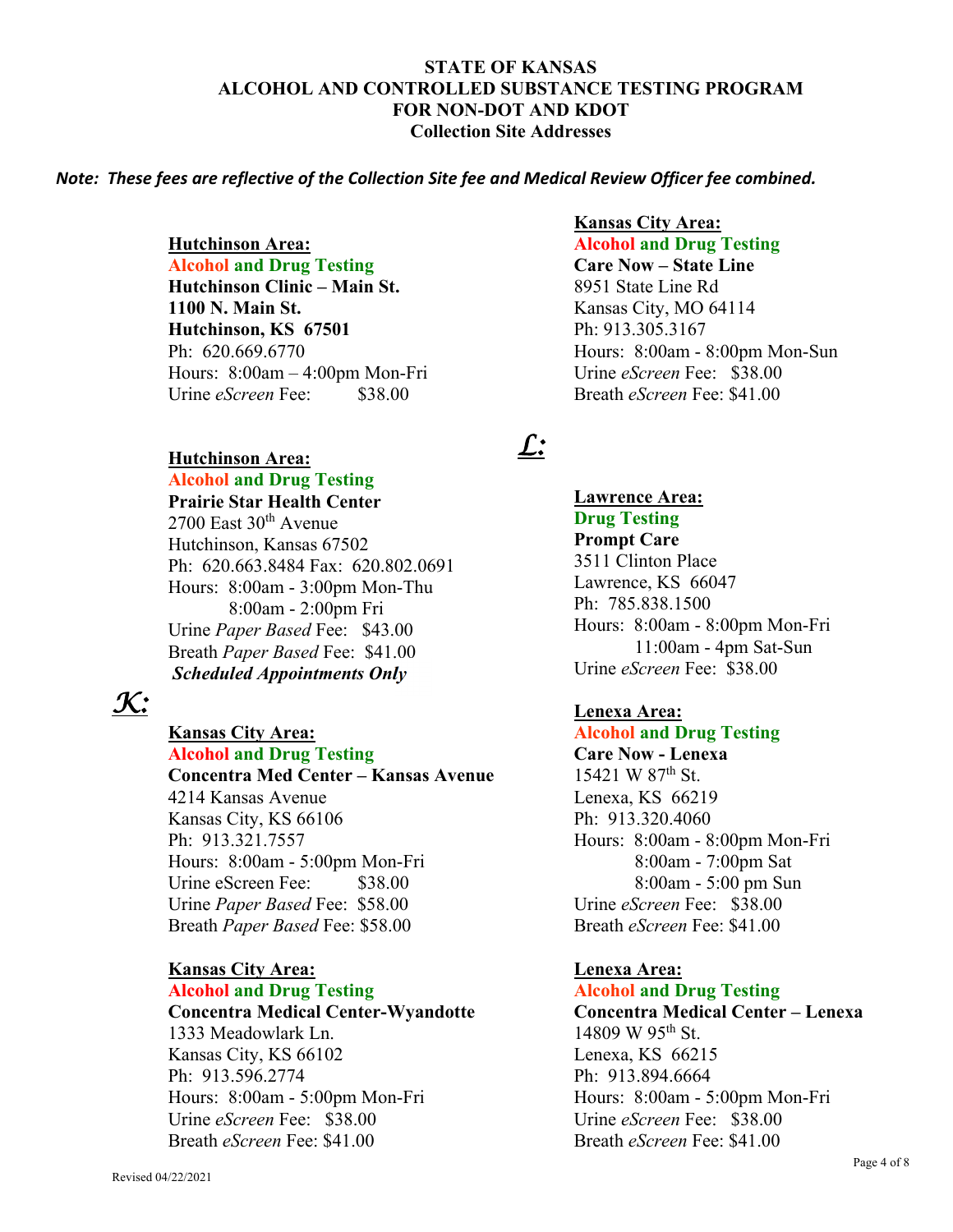### *Note: These fees are reflective of the Collection Site fee and Medical Review Officer fee combined.*

#### **Lenexa Area:**

**Alcohol and Drug Testing Concentra Medical Center – Johnson Co.**  15319 W.  $95^{th}$  St. Lenexa, KS 66219 Ph: 913.495.9905 Hours: 8:00am - 5:00pm Mon-Fri Urine *eScreen* Fee: \$38.00 Breath *eScreen* Fee: \$41.00

### **Liberal Area:**

### **Drug Testing Xpress Wellness UC**  445 W.  $15<sup>th</sup>$  Street Liberal, KS 67901 Ph: 620.417.9012 Hours: 8:00am - 8:00pm Mon-Sat 1:00pm – 7:00pm Sun Urine *eScreen* Fee: \$38.00

### *M:*

**Manhattan Area: Drug Testing Konza Lab Connection**  312 Tuttle Creek Blvd. Manhattan, KS 66502 Ph: 785.539.1010 Hours: 9:00am - 4:00pm Mon-Thu 9:00am - 12:00pm Fri Urine *eScreen* Fee: \$38.00

### **McPherson Area**: **Alcohol and Drug Testing Assured Occupational Solutions, Inc.**

1205 S. Main St. McPherson, KS 67460 Ph: 620.504.6614 Fax: 620.504.5041 Hours: 7:00am - 4:00pm Mon-Fri Urine *eScreen* Fee: \$38.00 Urine *Paper Based* Fee: \$43.00 Breath *Paper Based* Fee: \$41.00

### **McPherson Area**:

**Alcohol and Drug Testing Hutchinson Clinic - McPherson**  619 N. Main McPherson, KS 67460 Ph: 620.504.6530 Hours: 8:00am - 4:00pm Mon-Fri Urine *eScreen* Fee: \$38.00 Urine *Paper Based* Fee: \$43.00 Breath *Paper Based* Fee: \$41.00

# *N:*

**Norton Area: Drug Testing Only Norton County Hospital** *Scheduled Appointment Only* 102 East Holme Norton, KS 67654 Tracey Hartzog, Manager, Laboratory Ph: 785.874.2210 Fax: 785.877.3084 Hours: 7:00am - 5:00pm Mon-Fri Urine *Paper Based* Fee: \$43.00

### *O:*

 **Ottawa Area: Alcohol and Drug Testing Ransom Memorial Hospital**  1301 S. Main Street Ottawa, KS 66067 Ph: 785.229.8438 Hours: Open 24 hours Urine *eScreen* Fee: \$38.00 Urine *Paper Based* Fee: \$43.00 Breath *Paper Based* Fee: \$41.00 **NOTE**: *Alcohol testing Scheduled Appointment Only*  **Available 24/7 for:** 

Reasonable Suspicion / Post Accident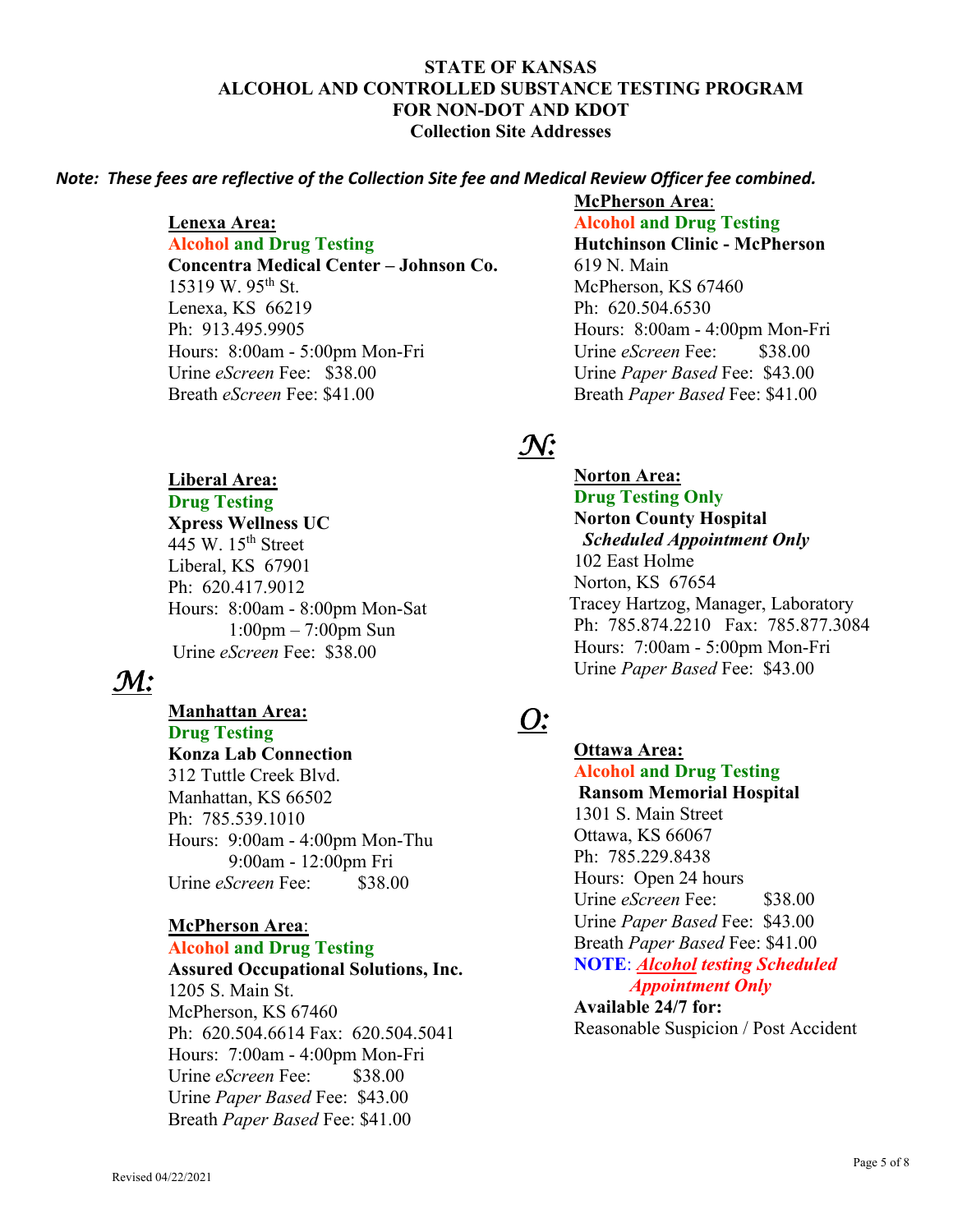#### *Note: These fees are reflective of the Collection Site fee and Medical Review Officer fee combined.*

#### **Overland Park Area:**

**Alcohol and Drug Testing Aculas**  6355 W 110<sup>th</sup> St. Overland Park, KS 66211 Ph: 913-340-9900 Fax: 913-340-9449 Hours: 8:00am - 5:00pm Mon-Fri *Closed for lunch 11:30am to 1:30pm* Urine *eScreen* Fee: \$38.00 Urine *Paper Based* Fee: \$43.00 Breath *eScreen* Fee: \$41.00 Breath *Paper Based* Fee: \$41.00

#### **Overland Park Area:**

#### **Alcohol and Drug Testing**

**Test Smartly Labs – Overland Park**  6600 College Blvd Overland Park, KS 66211 Ph: 816.800.9699 Hours: 9:00am - 6:00pm Mon-Fri 9:00am – 1:00pm Sat Urine *eScreen* Fee: \$38.00

Urine *Paper Based* Fee: \$43.00 Breath *eScreen* Fee: \$41.00 Breath *Paper Based* Fee: \$41.00

### **Overland Park Area:**

### **Alcohol and Drug Testing**

**Care Now – Corbin Park**  13761 Metcalf Ave Overland Park, KS 66223 Ph: 913.814.3788 Hours: 8:00am - 8:00pm Mon-Sun Urine *eScreen* Fee: \$38.00 Urine *Paper Based* Fee: \$43.00 Breath *eScreen* Fee: \$41.00 Breath *Paper Based* Fee: \$41.00

### *P:*

 **Parsons Area: Alcohol and Drug Testing Labette Health**  1902 South US Highway 59 Parsons, KS 67357 Ph: 620.820.5352 Fax: 620.820.5421 Hours: 7:00am - 6:00pm Mon-Fri 7:00am - Noon Sat Urine *Paper Based* Fee: \$43.00 Breath *Paper Based* Fee: \$41.00

### **Phillipsburg:**

### **Drug Testing**

**Phillips County Medical Clinic**   *Scheduled Appointment Only* 1719 Highway 183 Phillipsburg, KS 67661 Ph: 785.543.5211 Fax: 785.543.5274 Hours: 7:00am - 4:00pm Mon-Fri Urine *Paper Based* Fee: \$43.00

### **Pittsburg Area:**

**Alcohol and Drug Testing Via Christi Hospital**  1 Mt Carmel Way Pittsburg, KS 66762 Ph: 620.235.3514 Hours: 8:00am - 4:00pm Mon-Fri Urine *eScreen* Fee: \$38.00 Breath *eScreen* Fee: \$41.00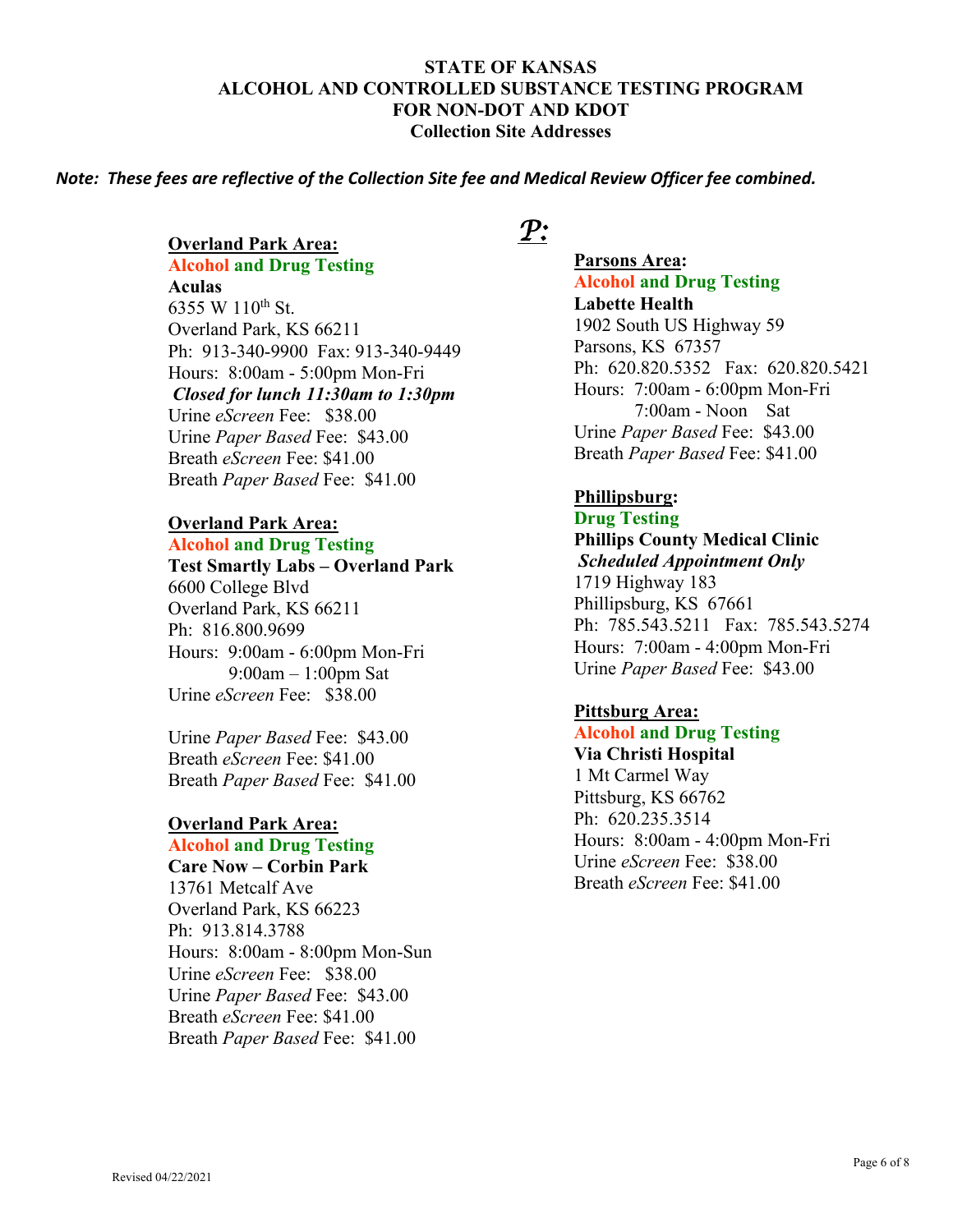*Note: These fees are reflective of the Collection Site fee and Medical Review Officer fee combined.*

*S:*

 **Salina Area: Alcohol and Drug Testing Salina Regional Health Center**  2265 South 9<sup>th</sup> Street Salina, KS 67401 Ph: 785.823.8381 Hours: 8:00am - 5:00pm Mon-Fri *Closed for lunch Noon to 1:00pm* Urine *eScreen* Fee: \$38.00 Urine *Paper Based* Fee: \$43.00 Breath *Paper Based* Fee: \$41.00

### **Salina Area:**

### **Alcohol and Drug Testing**

 **Occupational Performance Corporation**  917 E Prescott Rd Salina, KS 67401 Ph: 785.825.4444 Fax: 785.309-0708 Hours: 8:00am - 5 pm Mon-Fri Urine *eScreen* Fee: \$38.00 Urine *Paper Based* Fee: \$43.00 Breath *Paper Based* Fee: \$41.00

### **Shawnee Mission Area:**

### **Alcohol and Drug Testing**

**KU Med West Occupational Health** 7405 Renner Road Shawnee, KS 66217 Ph: 913.588.2200 Fax: 913.588.8423 Hours: 7:30am - 9:00pm Mon-Fri 8:00am - 4:00pm Sat-Sun Urine *eScreen* Fee: \$38.00 Urine *Paper Based* Fee: \$43.00 Breath *Paper Based* Fee: \$41.00

### *T:*

 **Topeka Area: Alcohol and Drug Testing KBIG - OAC**  2101 SW 36<sup>th</sup> St. Topeka, KS 66611 Ph: 785.266.4540 Hours: 8:00am - 4:00pm Mon-Fri Closed: 9:30 am to 11:00 am Tues & Thur Urine *eScreen* Fee: \$38.00 Breath *eScreen* Fee: \$41.00

### **Topeka Area:**

**Alcohol and Drug Testing UKHS-St. Francis UC – 29th & Gage**  4011 SW 29th Topeka, KS 66614 Ph: 785.272.2161 Hours: 8:00am-8:00pm Mon-Fri 11:00am – 4:00pm Sat & Sun Urine eScreen Fee: 38.00 Breath eScreen Fee: 41.00

### **Topeka Area:**

### **Alcohol and Drug Testing**

**Kansas Drug Testing Inc.**  2707 SW 29th St Topeka, KS 66614 PH: 785.266.5311 Hours: 8:00am-4:30pm Mon-Fri Urine eScreen Fee: 38.00 Breath eScreen Fee: 41.00

### **Topeka Area:**

### **Alcohol and Drug Testing**

**St. Francis UC - Brewster**  1101 SW 29th St Topeka, KS 66611 PH: 785.596.6088 Hours: 8:00am-7:00pm Mon-Fri 10:00am - 6:00pm Sat-Sun Urine eScreen Fee: 38.00